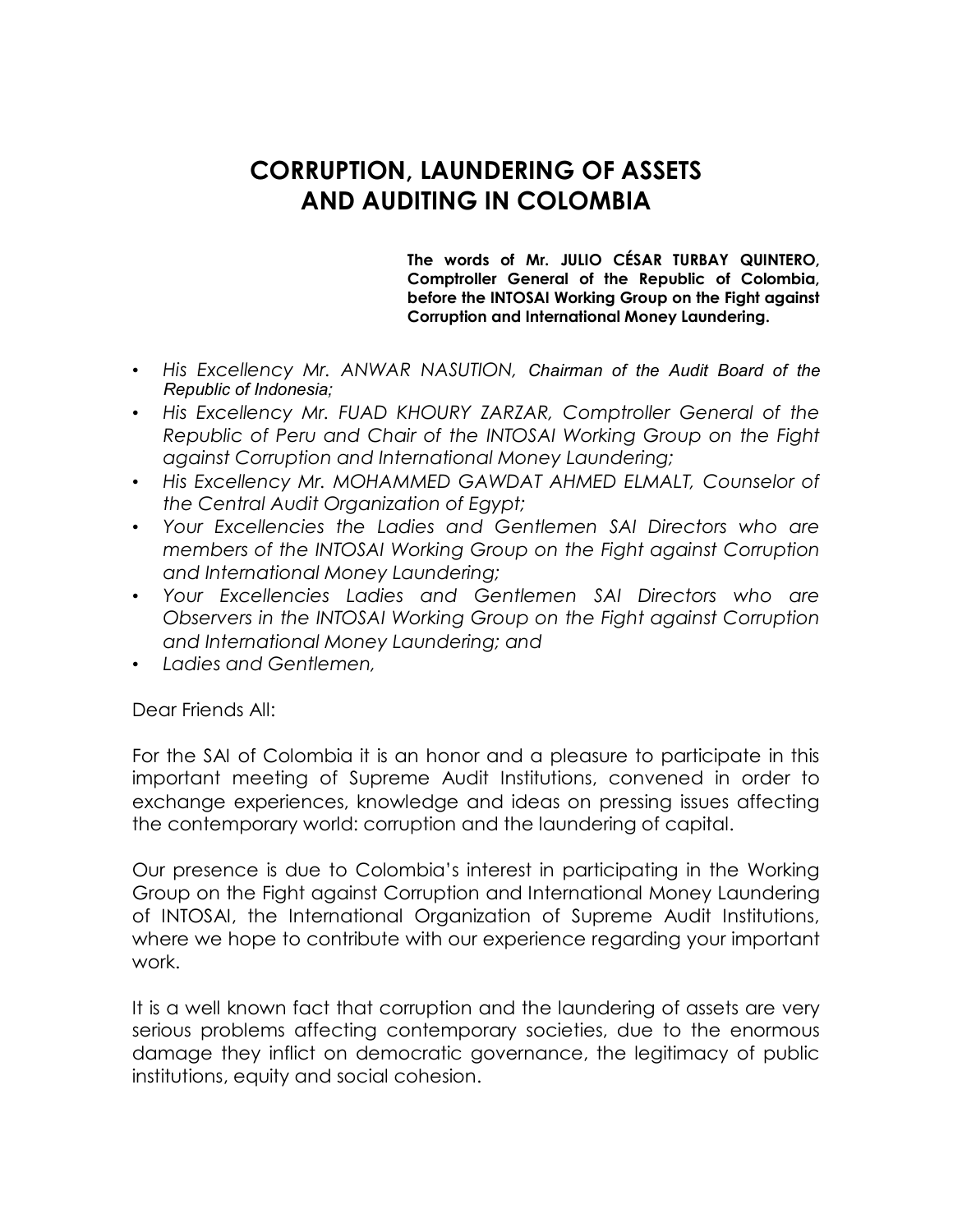These two phenomena have acquired global dimensions, in many cases featuring the characteristics of transnational, multi-dimensional, complex crimes, the eradication of which requires coordinated actions at all these very same levels.

This has been recognized in recent decades, as stated by INTERPOL:

*"… Seven major international or regional conventions related to anti-corruption fields have been adopted between 1997 and 2007... All these texts recognize… corruption as an international and cross-border phenomenon and express a shared high-level political commitment to addressing the problem individually and collectively. Each text establishes an international or regional framework of rules and standards that facilitate international cooperation; provide a checklist for reforming governments; establish a basis for governments to monitor one another, and represent a tool for civil society groups to hold their governments accountable." 1*

This same organization mentions the following important agreements, among others: the Inter-American Convention, the OECD Convention, the UN Convention, the Council of Europe Civil Law Convention on Corruption, the UN Convention and the Convention of the African Union.

All these instruments recognize the fact that corruption has become "…an organized activity involving various sectors, both public and private, with international connections, capable of promoting, protecting and interrelating their own actions with other crimes such as drug trafficking, money laundering, terrorism and fraudulent financial maneuvers." <sup>2</sup>

Colombia is not alien to this problematic; it has suffered all the above phenomena, and this has paradoxically allowed it to develop legal instruments, strategies and means which, in all states, and particularly in control agencies such as the Office of the Comptroller General of the Republic, are geared at preventing, detecting and sanctioning both corruption and the laundering of assets.

In what follows we wish to briefly share some of the experiences our organization has had in its struggle against corruption, which attest to the path we have followed on these issues and which support our aspirations.

<sup>1</sup> http://www.interpol.com/Public/Corruption/Conventions/defaultES.asp

<sup>2</sup> International Seminar "Transparency against Corruption, Technical Document," Office of the Comptroller General of the Republic of Colombia, Commission on Public Ethics, Probity and Transparency – OLACEFS, Cartagena de Indias, July, 2006.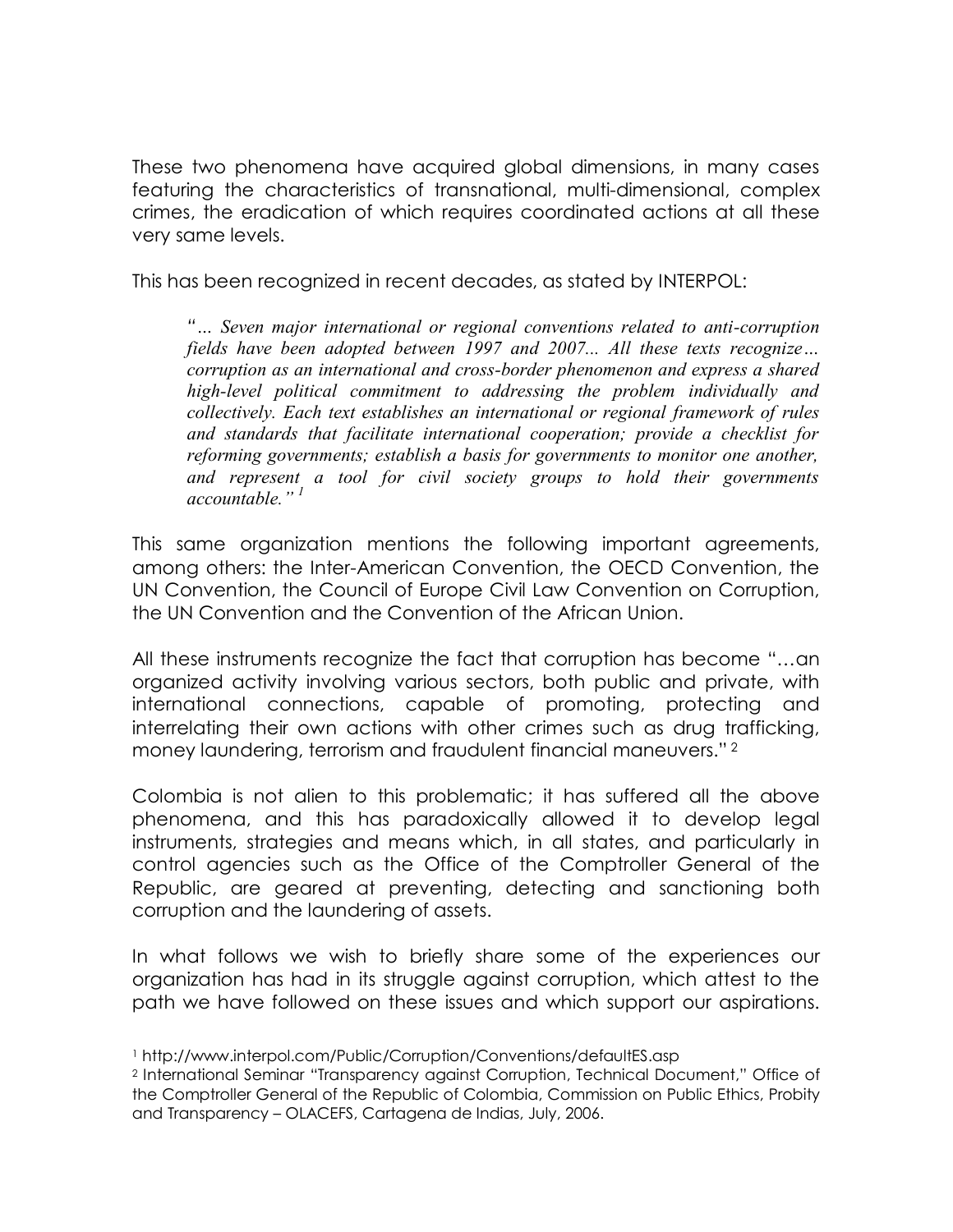We then submit proposals for consideration by this important Task Force and likewise briefly refer to the mechanisms adopted in Colombia for control and surveillance of assets obtained by fraudulent means.

We hold the conviction that, as good practices are shared and implemented in the specific context of each nation, the struggle against these scourges will become more effective and produce collective benefits on a global scale.

Our comprehensive strategy in the struggle against corruption is articulated around four main axes: **prevention, detection, sanctions and cooperation**.

I will succinctly mention actions undertaken in each area except for preventive measures, regarding which I intend to provide more details.

Prevention is pursued, first of all, via an outreach strategy focused on informing citizens on the efficacy and coverage of our detection and sanctioning activities. The goal is to raise awareness and promote the notion that corrupt activities imply high risks, as a way of creating disincentives in this regard.

Secondly, measures have been adopted to promote ethical reflection, seeking to achieve, for the medium and long term, a cultural transformation in regard to the public sphere. These measures seek to engage citizens in Auditings, in a scheme we have called "Participatory Auditing."

This strategy is pursued in 5 main areas: 1. Information, 2. Formation / Training, 3. Organization; 4. Articulated Audits, and 5. Denunciation Services.

The 2 first instruments are fundamental to preventing corruption, and the 3rd, 4th and 5th are central to **detection**.

Let us see this briefly:

1. **Information**: Includes the production and distribution among all citizens of reliable, ample and sufficient, quality and timely information on the work done by the Office of the Comptroller General, as well as stimulating all other public entities do the same.

This includes activities such as opening Citizen Service Centers and Units throughout the country; publishing materials in print and electronic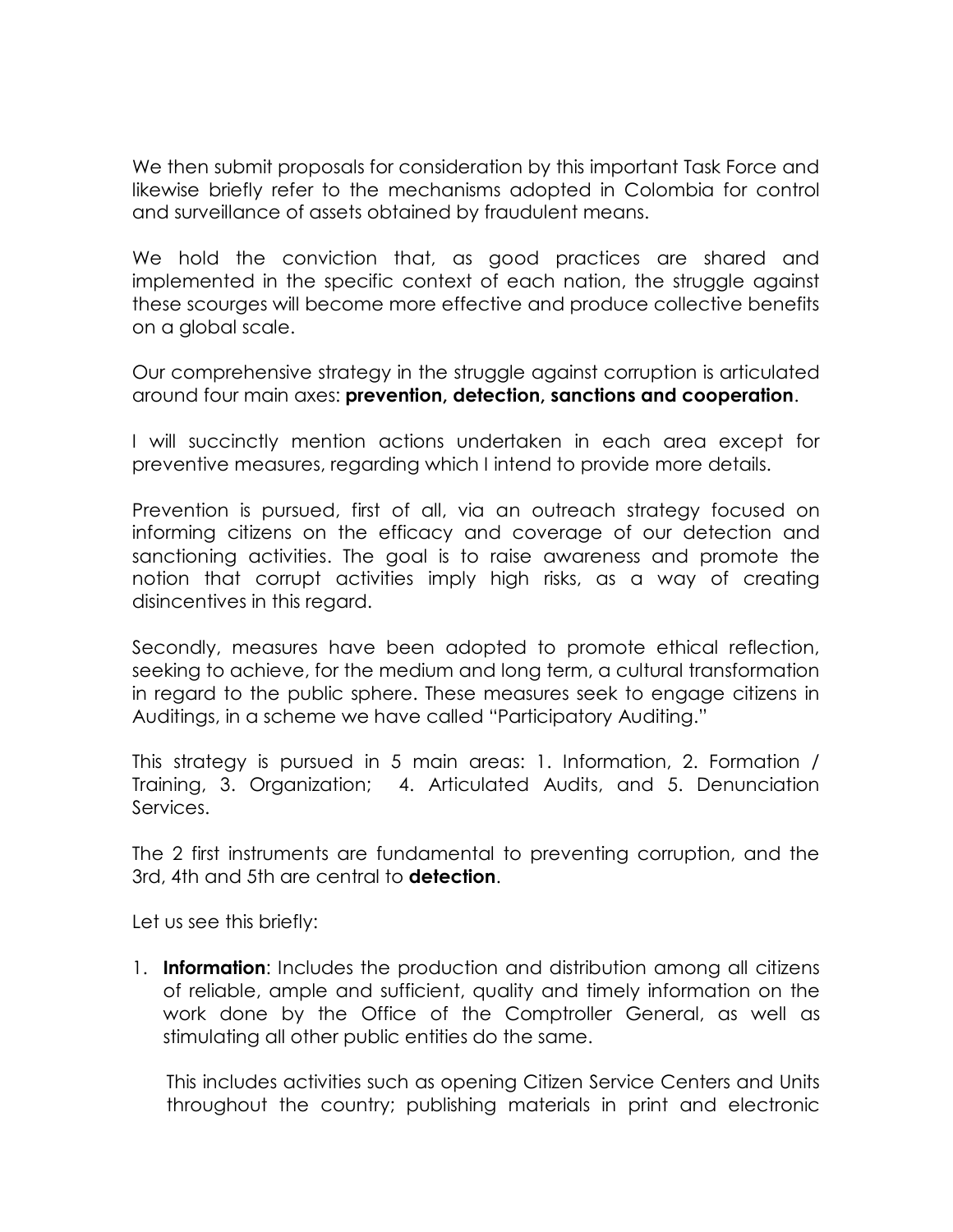formats; establishing a toll-free telephone line; providing specialized library services freely accessible to all citizens, and pursuing a media strategy leading to an active presence in TV, radio, the press and the Internet, with our own programs and our own institutional journal "Citizens' Agenda" ["Agenda Ciudadana"], and broadcasting of bulletins and news for the press in general.

2. **Formation:** Seeks to develop capacity among citizens to exercise participatory Auditings, under the assumption that effectiveness in this area requires proper qualifications and training. The goal is to develop competencies among citizens and social organizations to interpret and produce publicly useful information; and to effectively develop the capacity to organize, act in networks and pursue specific exercises in social control and coordinate with fiscal authorities in an ethical, appropriate and responsible manner.

Also, in the belief that the long-term transformation of society requires a profound cultural transformation, these formative processes target the young, boys and girls, and seek to instill in them awareness of the significance of public resources, the sacred nature of same, as well as of compliance with regulations, all of which make social coexistence possible and permit equitable and sustainable development.

In this area several successful pilot experiences have been undertaken, such as the program "Young Overseers," ["Jóvenes Veedores"] "See You at School" ["En la Escuela nos vemos" ] y and "Control Heroes" ["Héroes del Control"].

Aside from training citizens, the CGR has also established a "Public Ethics Course" for public servants, seeking to promote reflection, discussion and interiorization of philosophical and practical notions concerning the behavior and responsibilities of public officials.

Another action focused on prevention consists of generating knowledge in these areas. We are facing complex, multidisciplinary and multidimensional phenomena that are constantly in flux and which continuously recreate their modalities and ways of hiding and eluding controls. For this reason the scientific investigation of these phenomena is a necessity. The Office of the Comptroller General has a robust staff of more than 140 academic investigators who systematically study these phenomena and the emergence of new practices and modalities.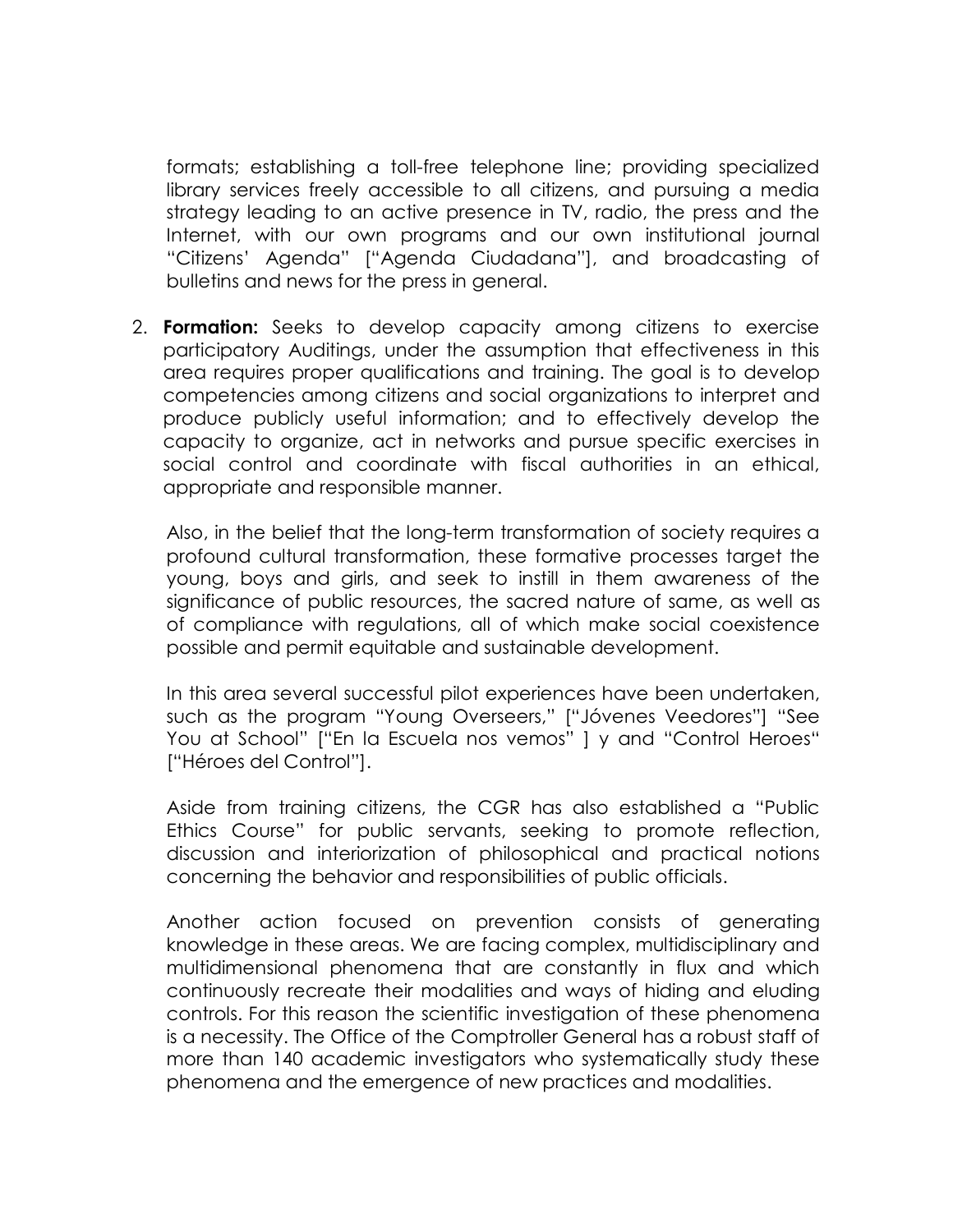The Colombian national science, technology and innovation system has recognized and classified one of our research groups at the CGR, titled "Government, Corruption and Control in a Global Context," in this way recognizing its capacity to produce scientific knowledge on these matters.

In terms of detecting corruption, the second axis of our strategy, we should note that, aside from ongoing efforts to increase the capacity, efficiency and effectiveness of audit teams, measures have been taken to link citizens to these processes via the three main components of our Participatory Auditing program:

- 1. **Organization.** The Comptroller's Office promotes and stimulates community organizations and supports civil society organizations interested in exercising social control of public administration. In this area the following organizations stand out: Citizens' Overseer Units [Veedurías Ciudadanas] and Citizen Follow-Up Committees [Comités Ciudadanos de Seguimiento].
- 2. **Articulated Audits.** In certain specific situations, civil society organizations (Neighborhood Boards, User Associations, Consumer Leagues, etc.) participate in certain stages of the audit process and support audit teams by providing information, technical or specialized knowledge, indications regarding risks, etc., all this without affecting the quality, confidentiality and reserve required by technical auditing procedures.
- **3. Citizen Denunciation Services.** This entails receiving and processing denunciations made by citizens and citizens organizations via several instruments, safeguarding the identity of the individual(s) reporting and creating a registration code for each denunciation received, so that citizens may trace and monitor the status of their denunciations.

With these actions, the Office of the Comptroller General coordinates Auditings and controls by citizens, as two autonomous and independent powers endowed with the mechanisms and instruments granted to them by the Political Constitution and the Law. This makes possible obtaining and processing information and denunciations and producing results, and contributes to create a new ethics towards the public sphere.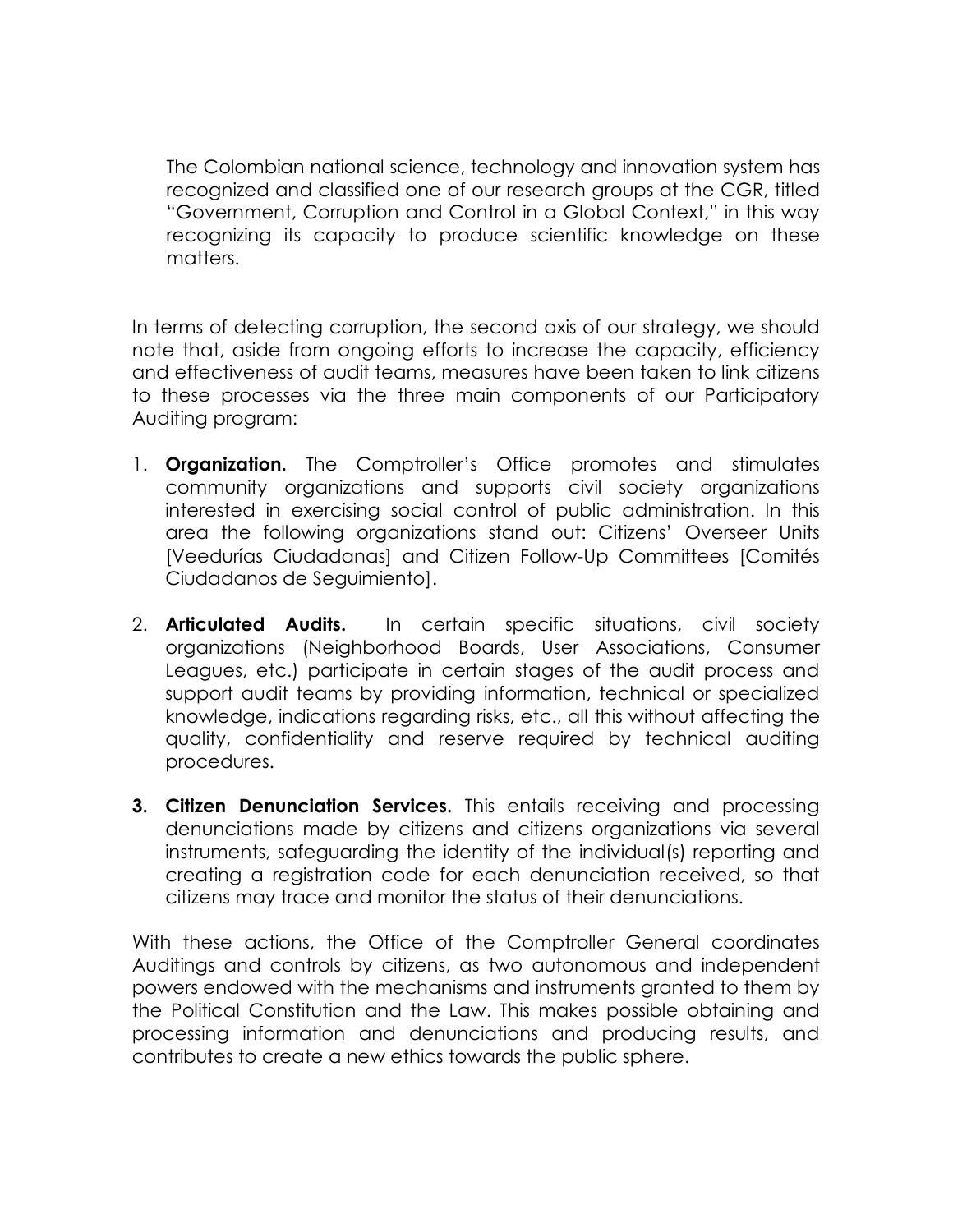As is natural, these instruments do not substitute but rather supplement and enrich the auditing role of our SAIs, as the principal tool used to **detect** corruption.

The legal and constitutional attributes of the SAIs establish the obligation of supervising fiscal activities via auditing mechanisms characterized by being **subsequent to the facts** as well as **selective**, and for this reason preventive actions are much more significant in this context.

In order to perform audits and apply International Standards on the matter, a Comprehensive-Approach Government Auditing Guide has been developed. This is an interactive tool that standardizes and unifies criteria, tools and formats for financial, legal and management audits.

In view of the high level use of technology found in corrupt practices, the need to employ avant-garde technology to detect and prosecute corruption has become evident.

For this reason the Office of the Comptroller has foreseen an intensive use of information systems in exerting the controls it is empowered to exercise. Among them stands out the Government Contracting Supervision Information System (SICE, for its Spanish acronym), a real-time online *econtrol* application that reports state agency procurement plans, the reference prices of the goods and services offered by suppliers, and progress in contracting procedures, among other relevant aspects; and it is also capable of generating alarms based on a data-mining and riskidentification system. This makes timely detection possible in situations where corrupt practices are being implemented or funds are being diverted, so that the CGR and other control agencies may be able to act immediately.

Another useful tool in detecting and sanctioning corrupt practices are interinstitutional cooperation agreements, among which stands out one entered into by the Office of the Prosecutor General and the Office of the Attorney General in Colombia, which created an "Immediate Action Anti-Corruption Group." This alliance helps improve the efficacy and control and optimize the reaction and coordination capacities of control and investigative agencies, since fiscal, disciplinary and criminal actions can be processed immediately and simultaneously when required.

The CGR has also established alliances with other state and civil society organizations which, owing to their competencies and decisions, are willing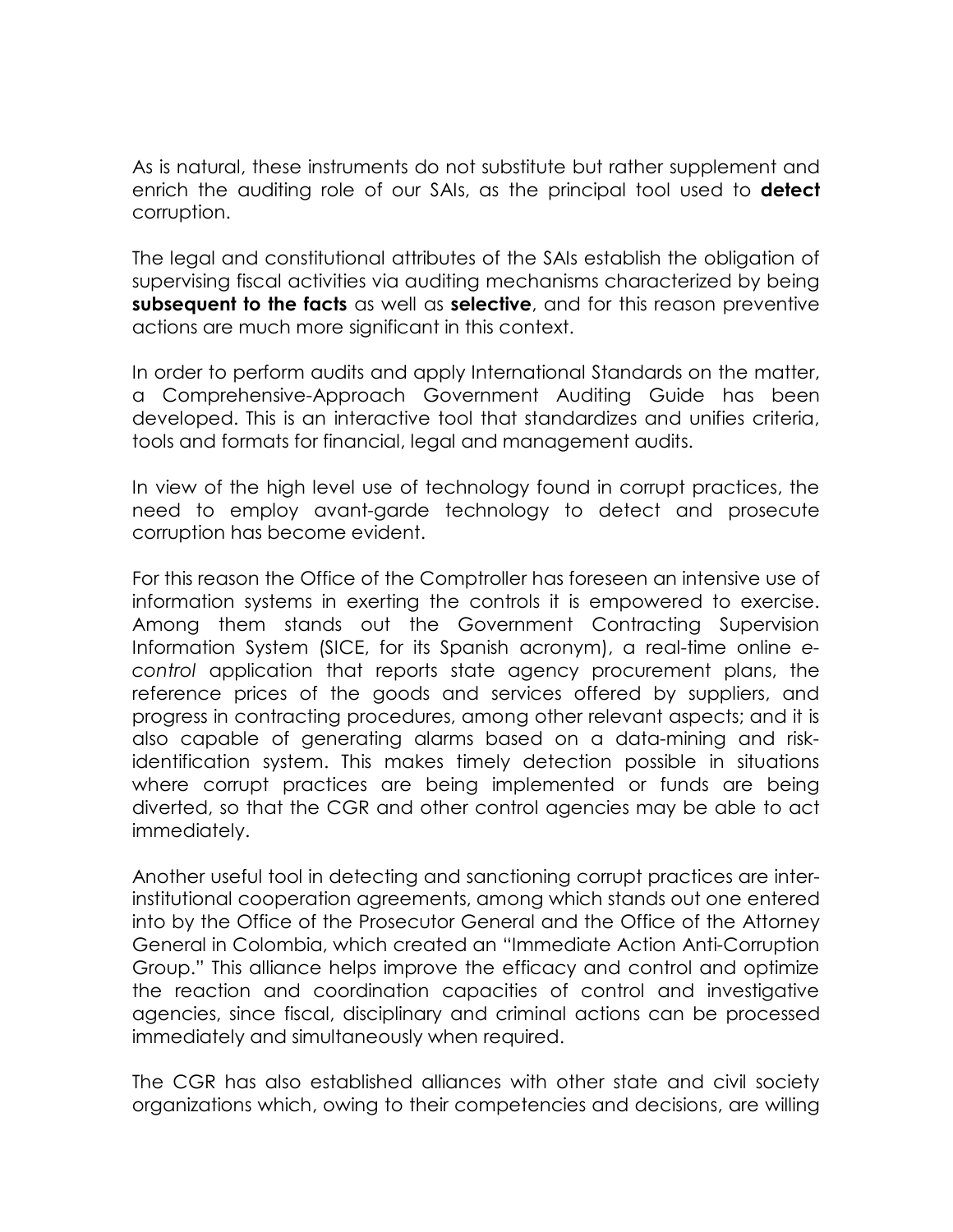to participate actively in the struggle against corruption and the laundering of assets, either in prevention and detection or in sanctions and repression.

In terms of international cooperation, the CGR participates in associations such as INTOSAI, OLACEFS –an organization that it currently presides– and in some of its working groups such as the Special Technical Commission on Ethics, Administrative Integrity, and Transparency –CEPAT–, among others; and it also conducts regional and bilateral cooperation actions focused at strengthening the control exercised by SAIs in different nations.

In terms of the laundering of assets, permit me a few brief comments.

Illicit or "dirty" assets that need to be laundered or "washed" originate in five main sources: drug trafficking, trade in plant and animal species, "white slave trade" and illegal arms sales, aside from traditional forms of corruption. Clear and evident interrelations exist between them.

Hence the fact that many nations, including ours, have adopted numerous measures to address this illicit trade that destabilizes our economies.

In Colombia new crimes have been defined and new legal instruments created to extinguish domain over illicit assets, and state agencies have become specialized in investigating and repressing this criminal phenomenon.

Among the principal crimes defined are illicit enrichment, using front men or front companies, aggravated reception [of illicit funds] and the laundering of assets proper.

The extinction of domain, a powerful tool used to suppress this behavior, is found in Law 333 of 1996 and Law 793 of 2002.

We now have specialized teams that investigate asset-laundering and the extinction of domain in the most important control agencies of the state, such as the Administrative Security Department (DAS), the Technical Investigations Unit of the Attorney General's Office (CTI), the Judicial Police Division of the National Police (DIJIN), the Special Investigations groups of the Office of the Bank Superintendent, and the National Tax and Customs Authority.

Gentlemen of the Working Group: